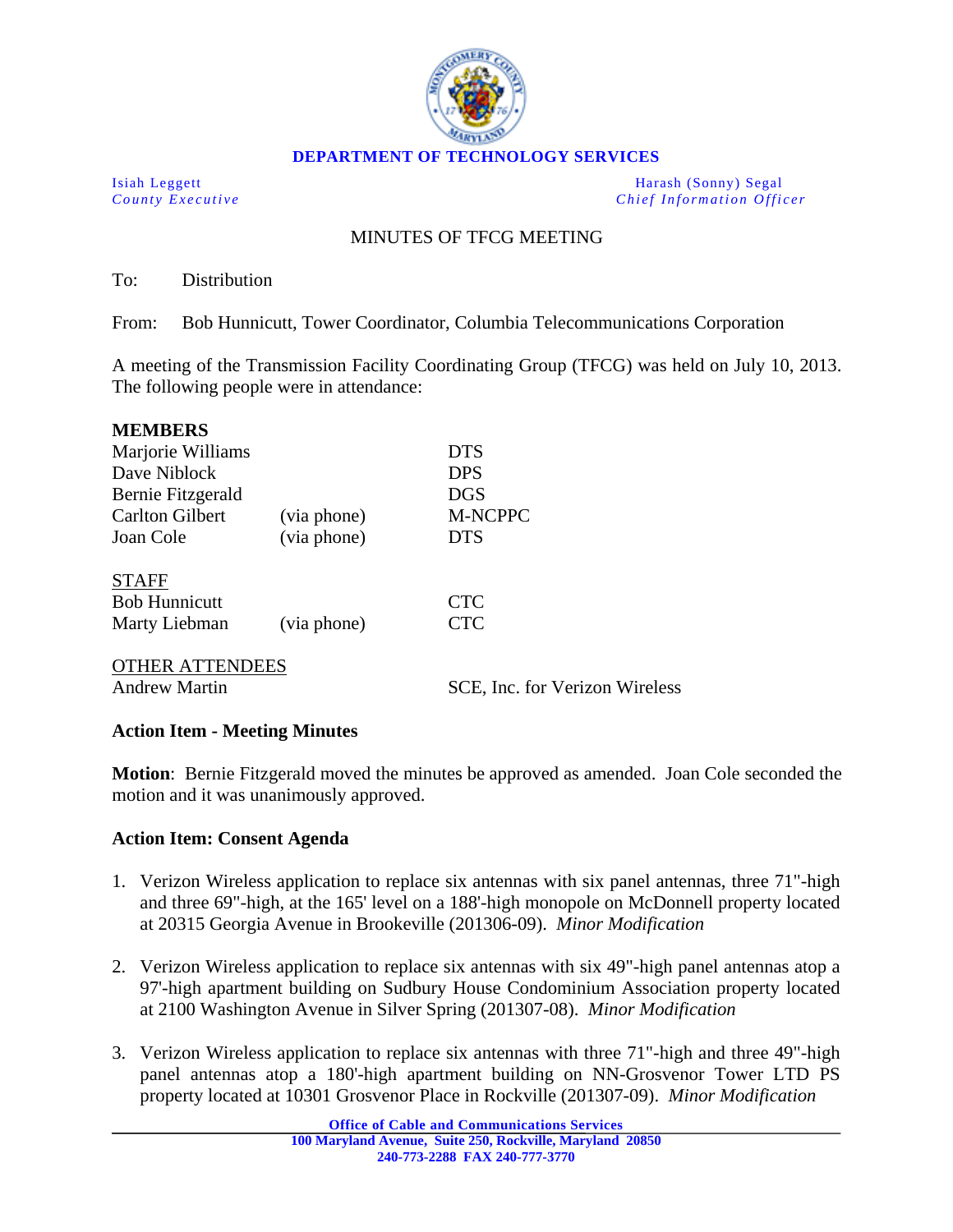- 4. Verizon Wireless application to replace six antennas with six panel antennas, three 71"-high and three 60"-high, at the 138' level on a 192'-high lattice tower on Kruhm property located at 15701 Kruhm Road in Burtonsville (201307-11). *Minor Modification*
- 5. Verizon Wireless application to replace six antennas with six 49"-high panel antennas at the 104', 112', and 116' levels atop a 110'-high apartment building on Renaissance Plaza LLC property located at 14000 Castle Boulevard in Silver Spring (201308-01). *Minor Modification*

**Motion**: Carlton Gilbert moved the Consent Agenda items be recommended. Dave Niblock seconded the motion and it was unanimously approved.

## **Regular Agenda**

**Action Item:** Verizon Wireless application to replace six antennas with six panel antennas, three 71"-high and three 49"-high, at the 111' level atop a 119'-high water tank on WSSC property located at 1945 Seminary Place in Silver Spring (201307-10). *Minor Modification. Conditioned on submission of written approval from WSSC at time of permitting to replace and attach these antennas.* 

Mr. Hunnicutt summarized the application and explained that because WSSC had advised him that they had not approved the work proposed by Verizon Wireless, the Tower Coordinator's recommendation for this application is conditioned on the applicant providing written authorization from WSSC at the time of permitting that WSSC has approved this work.

**Motion**: Bernie Fitzgerald moved the application be recommended as conditioned by the Tower Coordinator. Carlton Gilbert seconded the motion and it was unanimously approved.

**Action Item:** Verizon Wireless application to attach 12 panel antennas, six 96"-high, four 69" high, and two 48"-high, at the 223' level on a 695'-high broadcast tower on Chancellor Media Corporation property located at 8744 Brookeville Road in Silver Spring (201307-12). *Colocation. Conditioned on the generator operating in compliance with the County's Noise Ordinance.* 

Mr. Hunnicutt summarized the application and explained that, as has been the case with other applications to place outdoor power generators at a site, the recommendation for this application was also conditioned on the noise from the generator being in compliance with the limits set by the County's Noise Ordinance.

**Motion**: Dave Niblock moved the application be recommended as conditioned by the Tower Coordinator. Joan Cole seconded the motion and it was unanimously approved.

**Action Item:** Verizon Wireless application to attach 14 panel antennas, seven 95"-high, three 72"-high, and four 49"-high, at the 208' level on a 215'-high lattice tower on Suburban Propane Gas property located at 35 Derwood Circle in Rockville (201307-13). *Co-location. Conditioned on the generator operating in compliance with the County's Noise Ordinance, and that the*